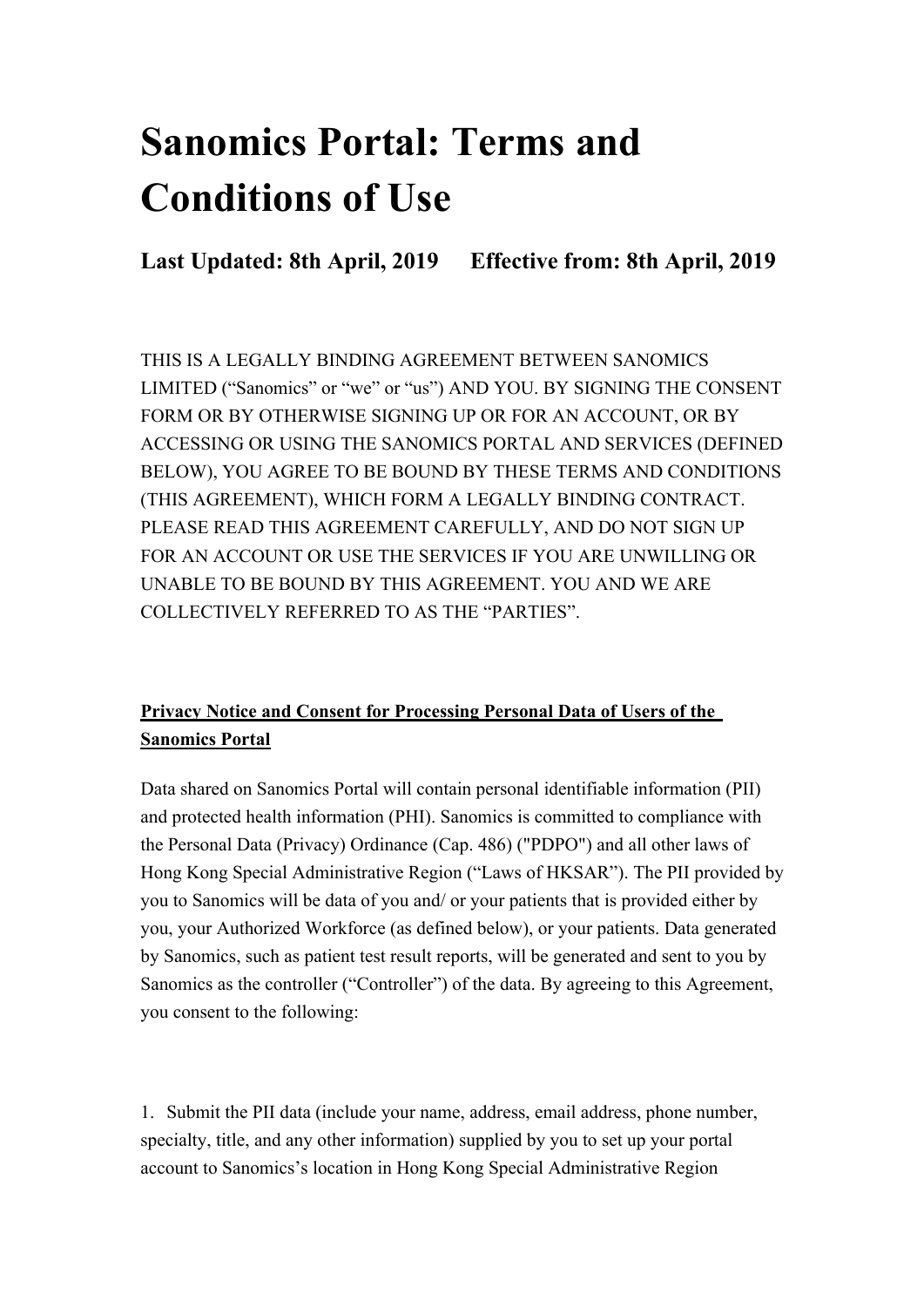("HKSAR") for the purpose of facilitating the provision of Sanomics' services to your patients upon your requests;

2. Storage of yourPII data on Sanomics portal and other secure servers operated by Sanomics.

3. Use of your PII data to contact you regarding your patients;

4. Use of your PII data to contact you regarding educational information about Sanomics' products and services; and

5. Use of your personal data to notify you of any advocacy opportunities, such as Advisory Boards, which may be available at Sanomics.

Please read our Privacy Policy (www.sanomics.com) which also governs your use of the Sanomics Portal to understand our policies about what information we collect, how we will treat this information, and what options you have to direct our activities.

# **Confidentiality**

You are responsible for maintaining the confidentiality of all laboratory reports and other PII and PHI, which you access via the Services in accordance with local requirements. You will maintain appropriate privacy and security with regard to all personnel, systems, and administrative processes used by you or members of your Authorized Workforce, to transmit, store and process PHI through the use of the Services. As a health care provider, you represent that you will abide by all applicable the Law of HKSAR obligations with respect to use of the Services and acknowledge that Sanomics is not responsible for any non-compliance of laws done by you.

You may grant access to records available via the Services to other healthcare professionals ("Authorised Persons"). It is your responsibility to revoke access to such Authorised Persons promptly when you do not want them have access to such records.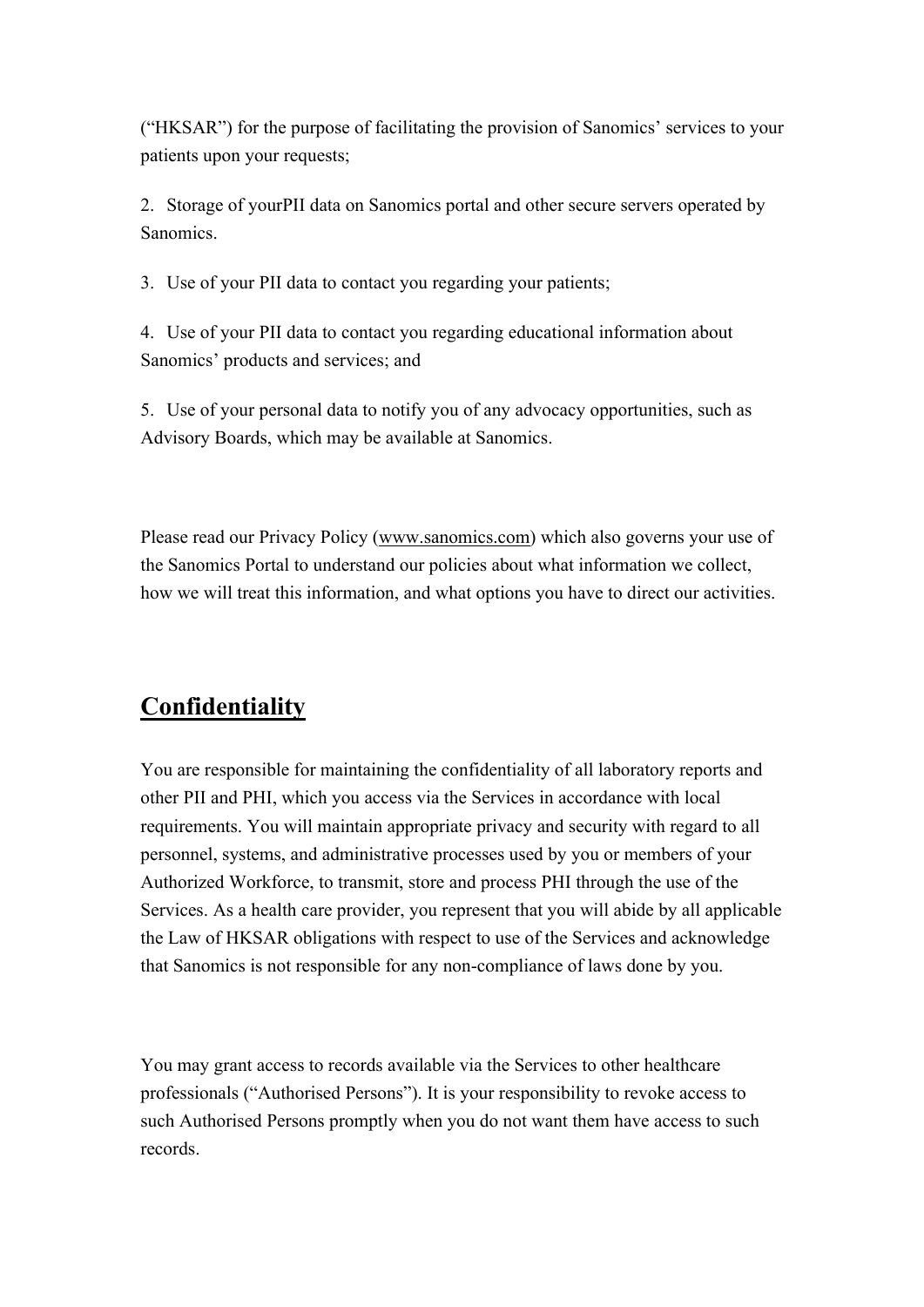If you are granted access rights to PHI available via the Services by another healthcare provider, you may use such information solely for purposes permitted by the Law of HKSAR, including patient treatment and health care operational purposes; provided that: (i) you may access only information pertaining to individuals with whom you have a treatment relationship or for whom a provider who has a treatment relationship with the individual has requested a professional consultation from you; or (ii) you have received authorization from a patient to access and use their health information.

## **Grant of Rights**

Sanomics grants to you a non-exclusive, personal, non-transferable, limited right to access and use the Sanomics Portal and its related services and/or any other services offered to or through this website (collectively, the "Services"), in accordance with and subject to your full compliance with the terms and conditions set forth in this Agreement. You will not: (a) make the Services, in whole or in part, available to any other person, entity or business other than as expressly permitted herein; (b) copy, reverse engineer, decompile or disassemble the Services, in whole or in part, or otherwise attempt to discover the source code to any software that may be used by or in connection with the Services; or (c) modify, combine, integrate, render interoperable, or otherwise access for purposes of automating data conversion or transfer, the Services with any other service or software not provided or approved by us. You obtain no rights to the Services except for those rights that are expressly granted herein.

## **Access to the Services**

The Services are targeted to made available to physicians and health care providers who order Sanomics testing services, to members of a Sanomics Portal's Authorized Workforce (as defined and described below) and to authorized Sanomic's official staff who manage data for many health care providers.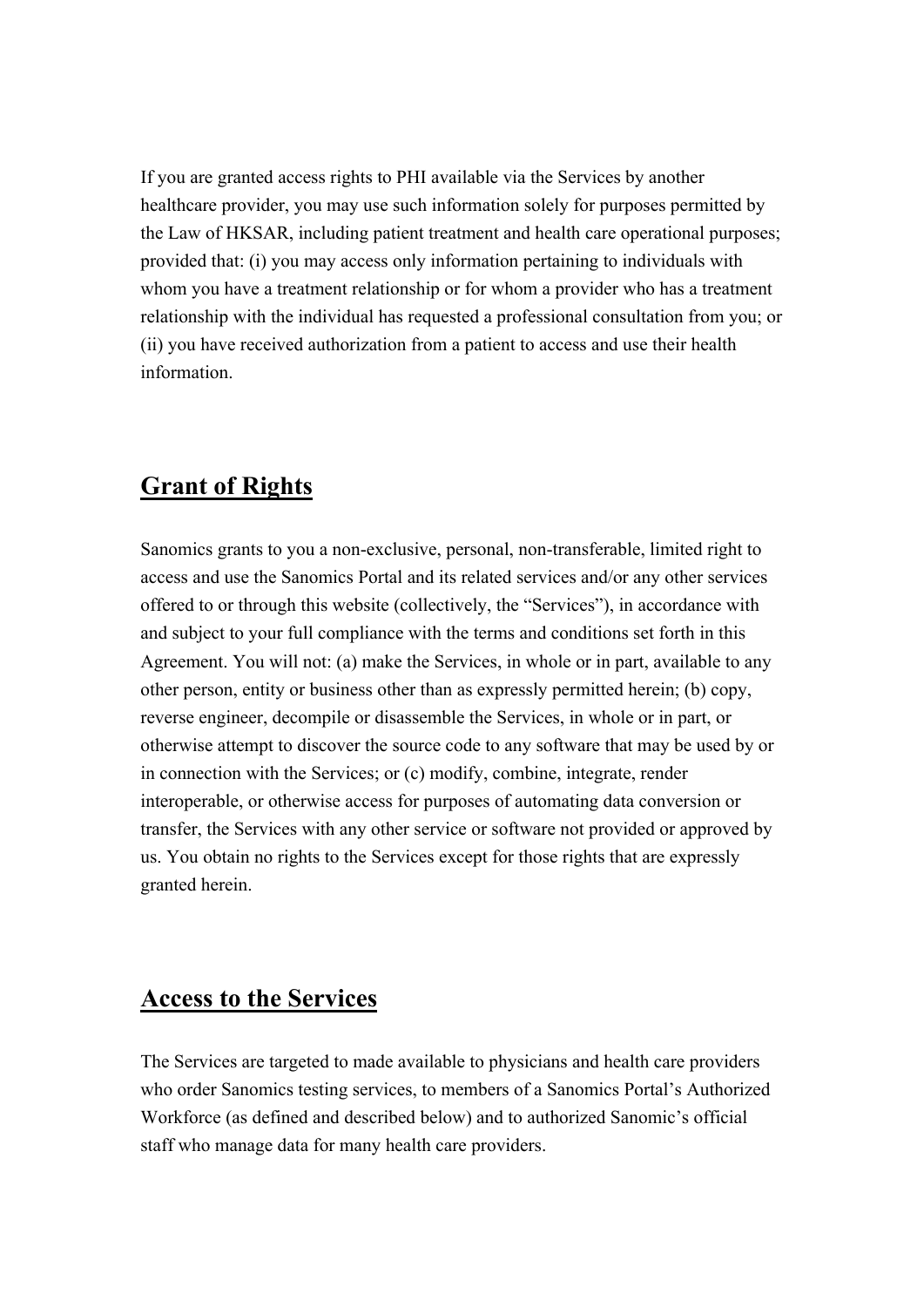#### **User of Record**

Users and individuals who register for an account on behalf of a User must provide their full legal name and their organization information as part of the registration process. The user in whose name an account is established serves as that account's "User of Record". Only the User of Record is entitled to the rights, remedies or benefits under this Agreement.

#### **Authorized Workforce**

For purposes of this Agreement, the term "Authorized Workforce" means those individuals who are employees, volunteers, interns, trainees, and other persons whose conduct, in the performance of work for Sanomics, is under the direct control of such Sanomics, whether or not paid by the Sanomics, and who Sanomics has identified using the Sanomics Portal as authorized to access the Services on their behalf. If you are a member of a Sanomics's Authorized Workforce, and such Sanomics has authorized you to access the Services on its behalf by authorizing Sanomics to create a unique set of "Credentials" (i.e., username and password) for you, then you are authorized under this Agreement to access the Services solely on behalf and at the direction of such Provider. As such, you may sign in and use the functionality of the Services solely on behalf and at the direction of such User. You are solely responsible for all activities occurring under the User of Record's account and/or using your Credentials. You consent to and authorize the disclosure to such User of any content related to, or otherwise generated by your use of the Services, including secure messages sent or received using your Credentials. You hereby agree and acknowledge that you are subject to, and we may enforce against you, all of the covenants, obligations, restrictions, limitations, acknowledgements, consents, representations and warranties set forth in this Agreement that are applicable to the person addressed as "you" in this Agreement, and you hereby grant and make all rights, waivers and releases set forth in this Agreement that are granted and made by the person addressed as "you" in this Agreement, but you are entitled to none of, and hereby waive and agree not to exercise or assert any of, the rights, remedies or benefits under this Agreement other than the limited, non-exclusive, non-transferable, personal right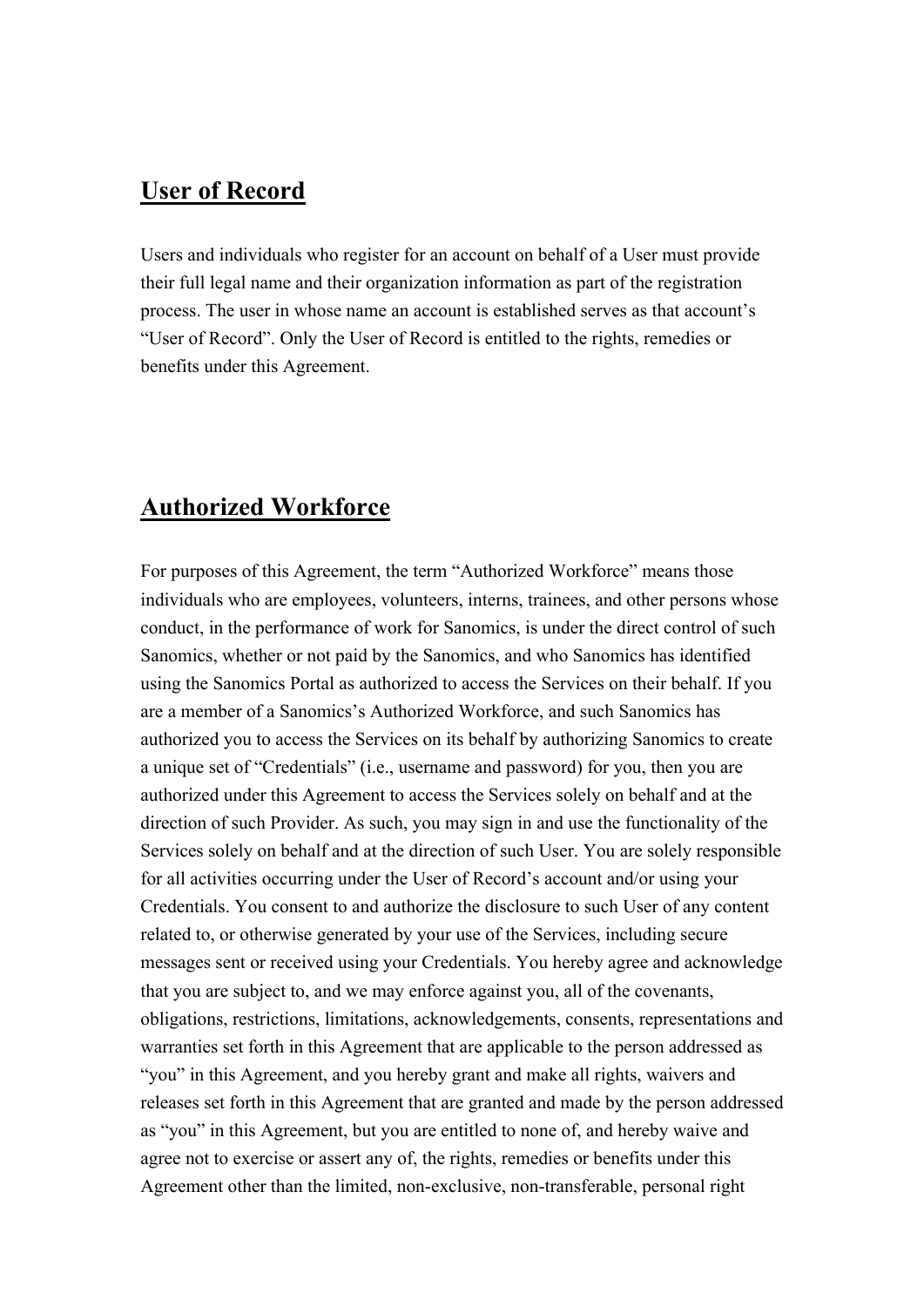under this paragraph to sign in and use the functionality of the Services solely on behalf and at the direction of such Provider. Notwithstanding anything contained herein, you acknowledge that your access to the Services may be terminated by the Provider or us at any time, for any reason or no reason at all, with or without notice. By (i) accessing any of the Services under a Provider's account(s), or (ii) contacting us by any means and requesting or directing us to take any action with respect to any Provider's account(s) or data held by such account(s), or (iii) asserting any right or authority with respect to such account(s) or data, you represent and warrant that you have the authority to act on such Provider's behalf and that you are not using the Services, or otherwise engaging in the activities described in clauses (i) through (iii) above, for the benefit or at the direction, of any person or entity other than such Provider.

## **Consulted Provider**

A Provider of Record may grant a Consulted Provider access to patient records for consulting purposes. As a Consulted Provider, you attest that you are a healthcare provider authorized to handle protected health information and to view the shared patient's report. You will not use the information shared with you for any purpose but to consult on the shared patient's care, as requested by the Provider of Record.

# **Your Authorized Workforce**

You may permit your Authorized Workforce to use the Services on your behalf, subject to the terms of this Agreement. In such event, you will:

• Require each member of your Authorized Workforce to have unique Credentials, and will provide valid institution email addresses to Sanomics of each such member for which you are seeking access;

• Train all members of your Authorized Workforce in the requirements of this Agreement and the Policies and Procedures relating to their access to and use of the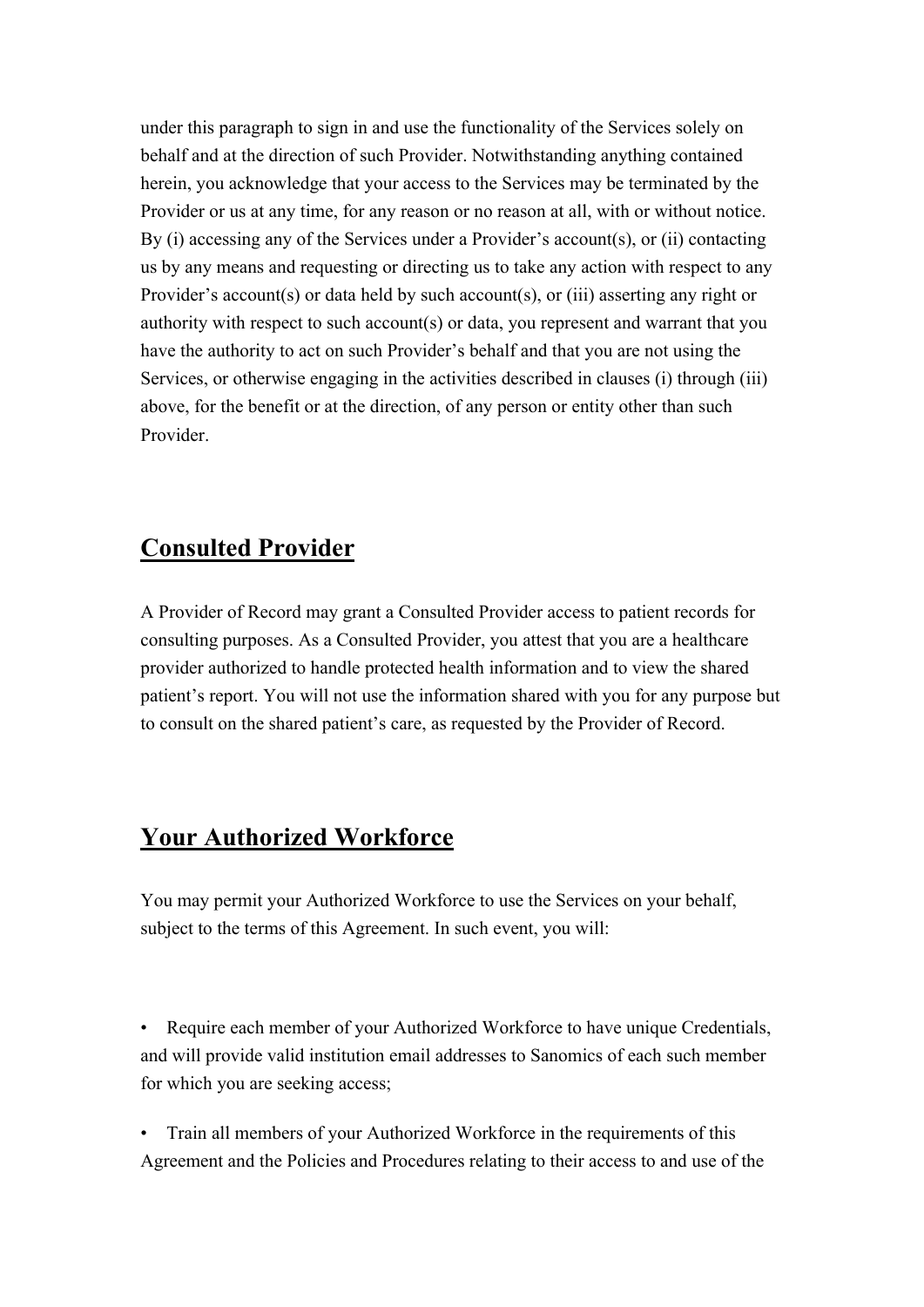Sanomics Provider Portal and Services, and ensure that they comply with such requirements;

Suspend and/or terminate access to and use of the Services by any member of your Authorized Workforce who violates the terms of this Agreement or the Sanomics Provider Portal Policies and Procedures, and notify Sanomics of the same;

• Ensure that only the person to whom a specific set of Credentials has been assigned accesses the Services with such Credentials; and

• Immediately notify us using the Sanomics Portal of the termination of employment of any member of your Authorized Workforce, or of your withdrawal of authorization for any such person to access the Services.

# **Credentials**

You agree that your use of the Services is subject to verification by us of your identity and credentials as a health care provider, and to your ongoing qualification as such. As a registered user, you will have log-in information, including a username and password. Your account is personal to the primary account holder, and you may not share your account and log-in information with, or allow access to your account by, any third party. As you will be responsible for all activity that occurs under your account and access credentials, you should take care to preserve the confidentiality of your username and password, and any device that you use to access the Service.

# **Notifications**

By signing up for the Services, you agree to receive email notifications about the service, permissions and access changes, and information about our products and services.

# **No Third-Party Access**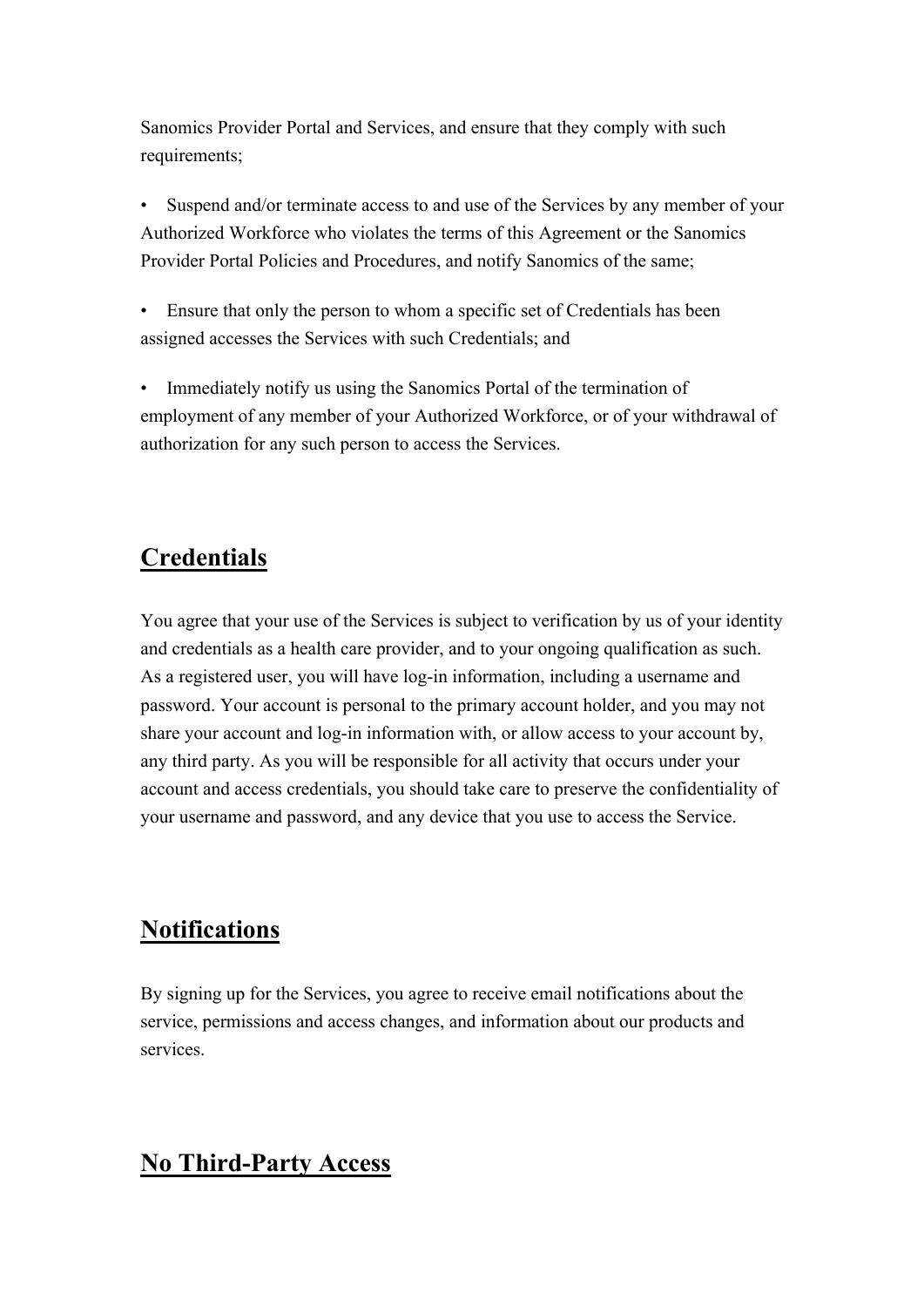Except as required by law, you will not permit any third party (other than persons who satisfy the definition of Authorized Workforce member and meet the requirements set forth above) to use or access the Services without our prior written agreement. Nor will you authorize or assist any person or entity in accessing, or attempting to access, any portion of the Services via any means other than a commercial browser (such as Internet Explorer, Mozilla Firefox, Safari, or Chrome) or an authorized mobile application developed and operated by us.

You will promptly notify us in writing of any order or demand for compulsory disclosure of health information if the disclosure requires access to or use of the Services by a party other than you or the Authorized Workforce. You will cooperate fully with us in connection with any such demand.

You will notify us if you suspect that your Credentials or the credentials of a member of your Authorized Workforce may have been compromised. You will also notify us in writing in the event that you become aware that any person or entity, whether or not a member of your Authorized Workforce, (a) attempts to access the Services by any means other than a commercial browser, (b) claims to offer a service or system that "integrates with" our Services or (c) requests to use your Credentials or requests that you obtain Credentials in order to access the Services in a manner that would violate this Agreement if you engaged in such activity.

### **Compliance with Law**

You are solely responsible for ensuring that your use of the Services complies with the Law of HKSAR and other laws relating to the maintenance of the privacy, security, and confidentiality of PHI and PII. You will not grant any user, including members of your Authorized Workforce, any rights to access or use of our Services that they would not be allowed to have under applicable laws. We offer no assurance that your use of the Services under the terms of this Agreement will not violate any law or regulation applicable to you. Except as otherwise provided in this Agreement, we will keep information that you or your Authorized Workforce input or upload onto the Services private and will not share it with third parties, unless we believe in good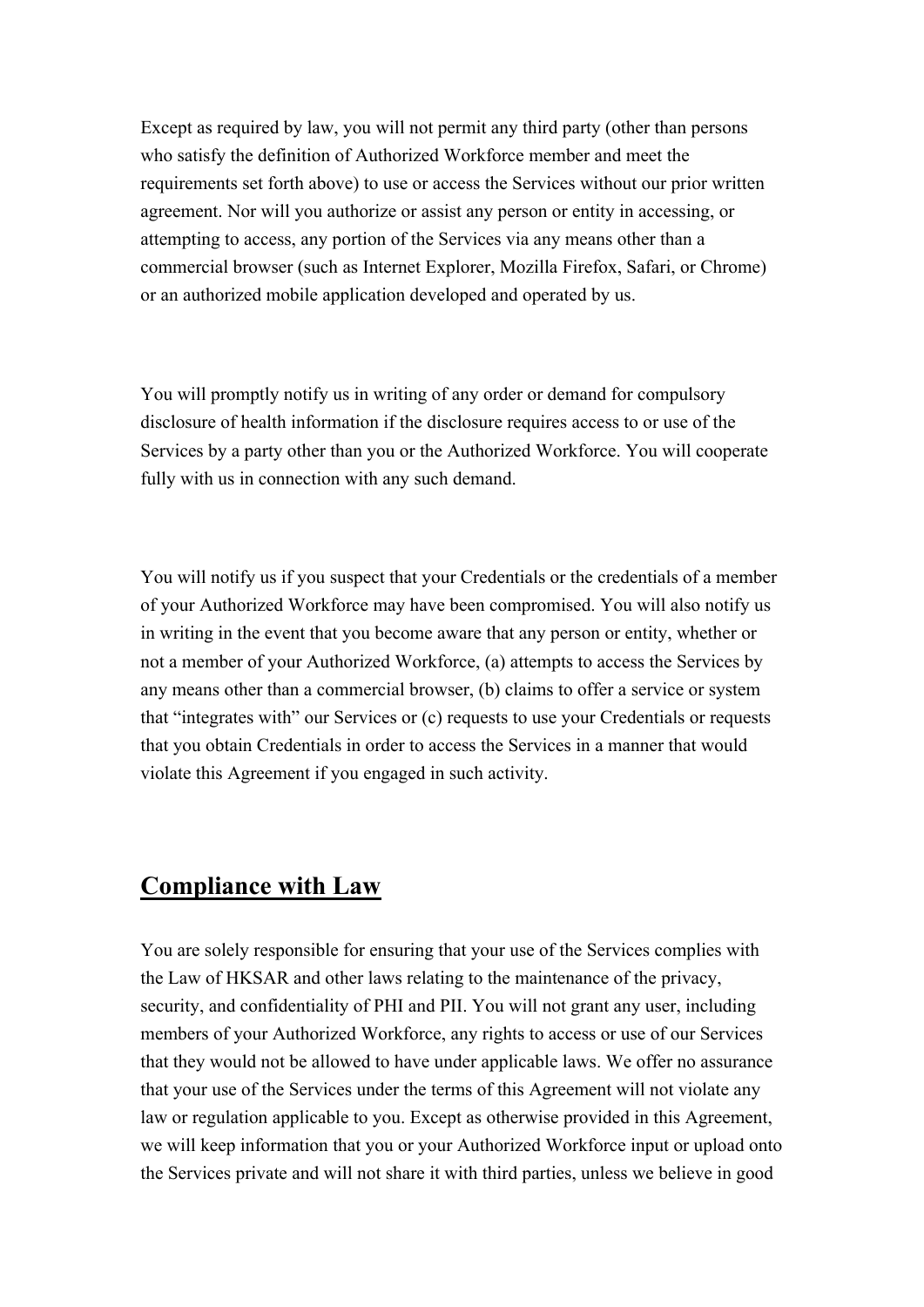faith that disclosure of Your Information is necessary to (i) comply with a court order, warrant or other legal process, (ii) protect the rights, property or safety of Sanomics or others, (iii) investigate or enforce suspected breaches of this Agreement, or (iv) allow our third-party partners to comply with their obligations under federal, state or local laws.

## **Warranties**

ACCESS TO THE SERVICES AND THE INFORMATION MAINTAINED VIA THE SERVICES IS PROVIDED "AS IS" AND "AS AVAILABLE" WITHOUT ANY WARRANTY OF ANY KIND, AND WE DISCLAIM ALL WARRANTIES, EXPRESS OR IMPLIED, STATUTORY OR OTHERWISE, INCLUDING BUT NOT LIMITED TO, THE IMPLIED WARRANTIES OF MERCHANTABILITY, FITNESS FOR A PARTICULAR PURPOSE, NONINFRINGEMENT, AND TITLE. YOU ARE SOLELY RESPONSIBLE FOR ANY AND ALL ACTS OR OMISSIONS TAKEN OR MADE IN RELIANCE ON THE SERVICES, INCLUDING THE ACTS OR OMISSIONS OF MEMBERS OF YOUR AUTHORIZED WORKFORCE, OR THE INFORMATION IN THE SERVICES, INCLUDING INACCURATE OR INCOMPLETE INFORMATION.

## **Indemnification**

You hereby agree to indemnify, defend, and hold harmless us and other users, and our and their respective affiliates, officers, directors, employees and agents, from and against any claim, cost or liability, including reasonable attorneys' fees, arising out of or relating to: (a) the use of the Services by you or your Authorized Workforce; (b) any breach by you or your Authorized Workforce of any representations, warranties or agreements contained in this Agreement; (c) the actions of any person gaining access to the Services under Credentials assigned to you or a member of your Authorized Workforce; (d) the actions of anyone using Credentials assigned to you or any member of your Authorized Workforce that adversely affects the Services or any information accessed through the Services; and (e) your negligent or willful misconduct, or that of any member of your Authorized Workforce. Your indemnification obligations in this Agreement are cumulative, and are not intended to,